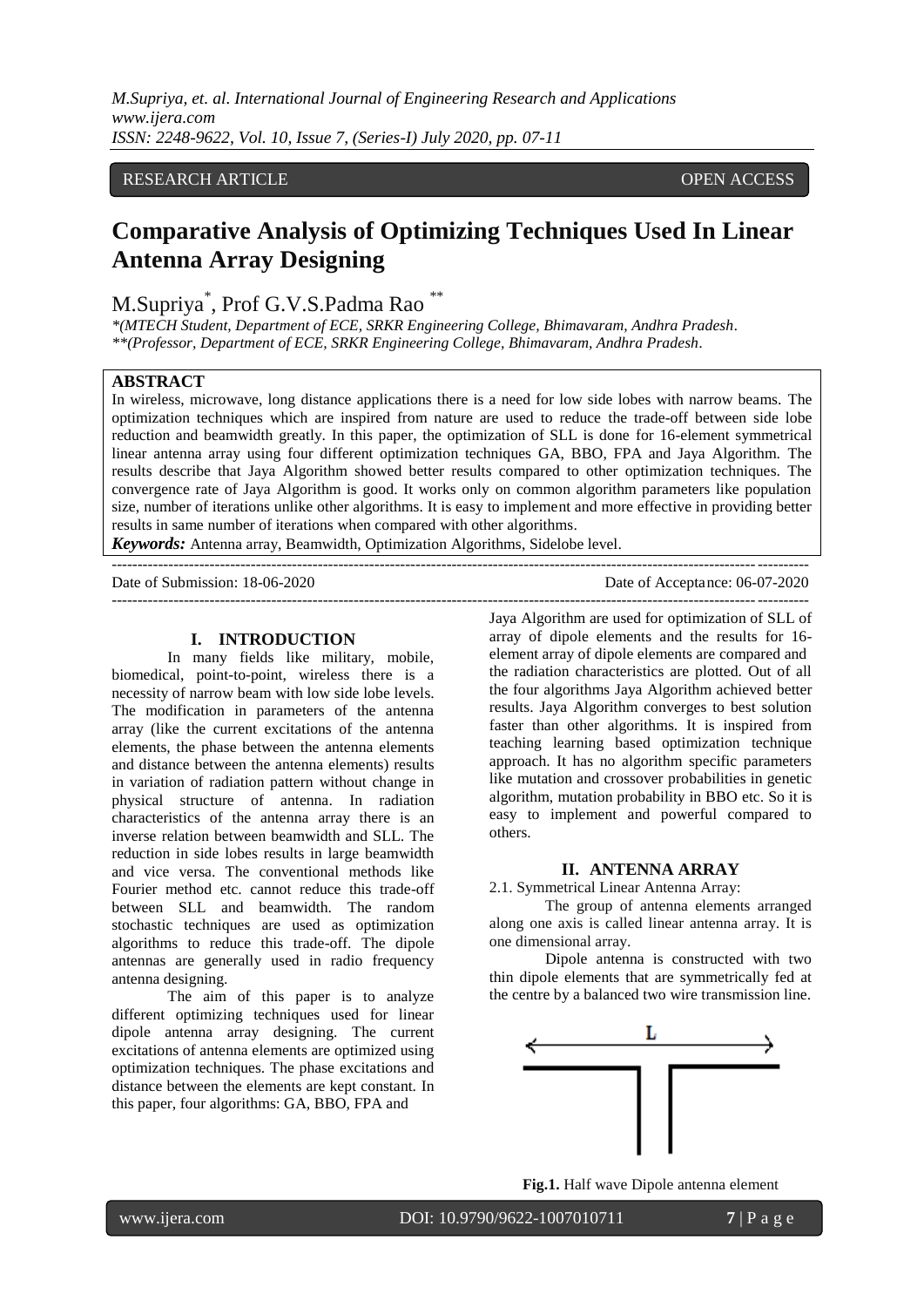The far field radiation pattern of the half wave dipole antenna is given by

$$
EP(\theta) = \frac{\cos \pi(\frac{\pi}{2} \cos \theta)}{\sin \theta}
$$

Where  $\theta$  represents the angle measured from the axis of the dipole to the line of sight. The array factor of 2N dipole antenna elements arranged in symmetrical LAA is given by



**Fig.2**. Symmetrical Linear Antenna Array

$$
AF = 2EP(\theta) \sum_{n=1}^{N} I_n \cos \left( \left[ \frac{2n-1}{2} \right] \phi \right)
$$

Where,  $AF = Array factor$ ,  $I_n = Current excitation$ of n<sup>th</sup> element, Total phase of antenna array,  $\Phi =$ βdcosθ + α, Phase constant,  $β = \frac{2π}{λ}$  $\frac{\partial u}{\partial x}$ , d = distance between the antenna elements,  $\theta$  = Observation angle,  $\alpha$  = Phase of antenna element.

# **III. OPTIMIZATION ALGORITHMS**

3.1. Genetic Algorithm (GA)

GA is a stochastic search algorithm. GA is inspired from Charles Darwin"s theory of evolution. This process starts with the selection of fittest from the population. The only reason for choosing fittest is the new generation must be better than the old generation. The produced offspring"s will have the characteristics of the parents. There are five phases in the algorithm: 1. Initialization, 2. Selection, 3. Crossover, 4. Mutation and 5. Termination. The two main operators in GA for producing the new generation are: 1. Crossover, 2. Mutation. In crossover operation the produced offspring will have characteristics of both the parents. In mutation, there will be sudden and abrupt change in offspring which make them different from old generation. It is done at very low probability. Mutation occurs to maintain diversity in population and prevent early convergence. The process is continued until the termination criterion is met. The number of iterations is considered as termination condition.

3.2. Biogeography Based Optimization (BBO)

BBO is a population based evolutionary algorithm inspired from distribution of species in the nature. The species migrate between different islands for survival. Each habitant will have sustainability index (SI) which defines measure of efficiency for living in that habitant. SI depends on several conditions like rainfall, temperature, diversity of species etc. The habitants with high SI have high emigration rate and low immigration rate whereas low SI habitants have these rates in viceversa. The habitants with high SI have large population as they are fit for living. These habitants are more suitable to live but the competition for survival between the species increase with population. Some species migrate to low SI habitants for survival as they cannot sustain in competition. The increase in population in low SI habitants increases its living conditions. In this way, immigration and emigration rates depend on the population of species in habitants. The population is initialized and updated iteratively using both migration and mutation operation until the optimal solution is attained.

# 3.3 Flower Pollination Algorithm (FPA)

FPA is population based algorithm which is inspired from plant reproduction strategy through pollination. There are two types of pollination: 1. Global pollination, 2. Local pollination. Global pollination involves biotic and cross pollination whereas local pollination includes abiotic and self pollination. It is a swarm based optimization technique. This algorithm has many impressive characteristics like robustness, flexible. It need only less algorithm specific parameters. FPA is initiated with random solutions. The two main operators in FPA are: Local pollination operator and global pollination operator. All the solutions are modified using these operators iteratively in order to attain best solution. Flower constancy is considered as reproduction probability that is proportional to the similarity between any two flowers. In local pollination operator, two randomly selected members from the population are used update the current solution. The current solution is updated best solution in population along with Lévys flights in global pollination operation. The switching probability  $p \in (0, 1)$  is used for selection between global and local pollination operations. The process is continued until the termination criterion is met.

## 3.4 Jaya Algorithm:

Jaya Algorithm is a novel algorithm. Jaya means "Victory" in Sanskrit. It is a good and powerful algorithm when compared with other algorithms in providing best optimum solution.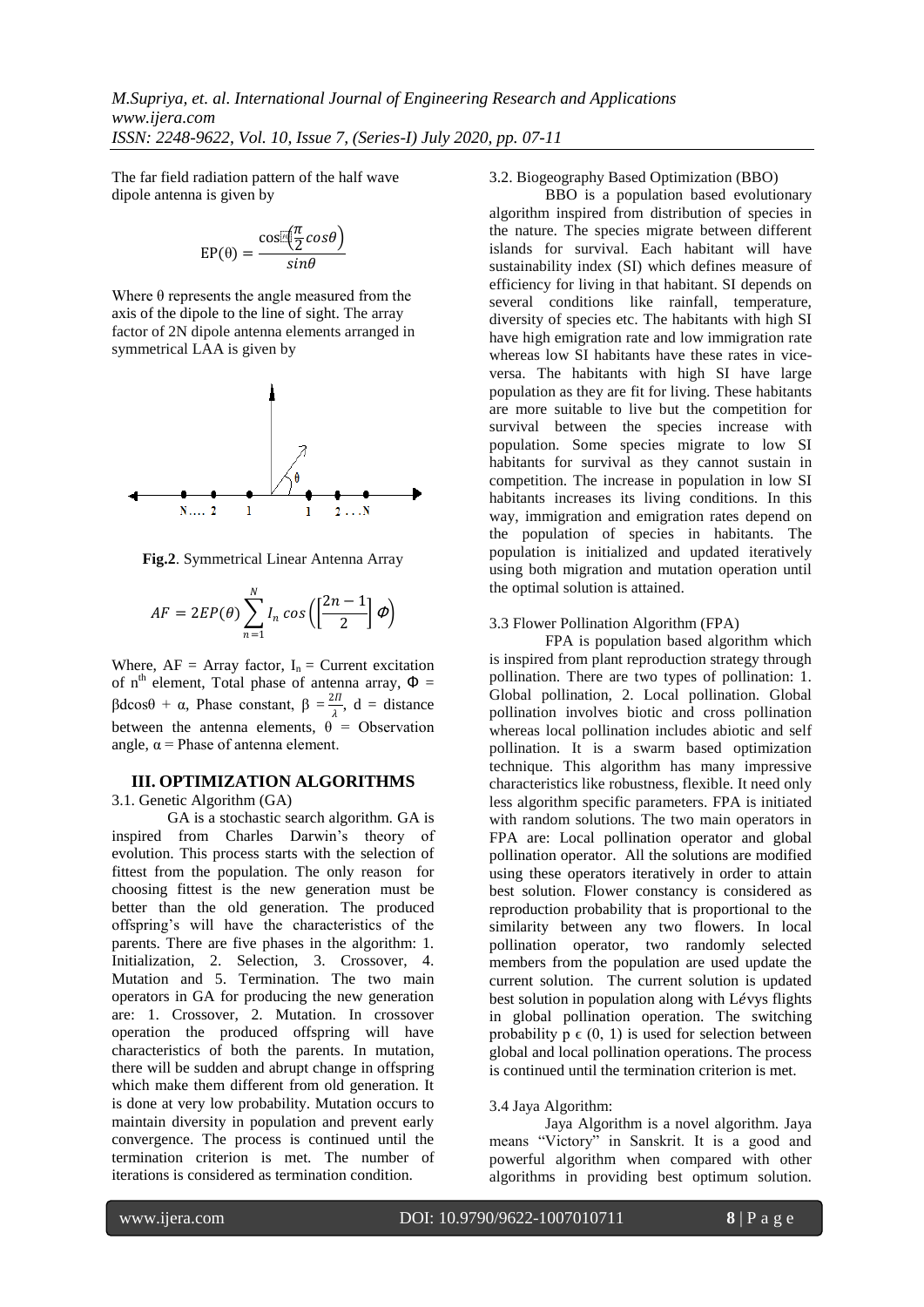*M.Supriya, et. al. International Journal of Engineering Research and Applications www.ijera.com ISSN: 2248-9622, Vol. 10, Issue 7, (Series-I) July 2020, pp. 07-11*

Any population based heuristic algorithms can be broadly classified into two types: 1. Evolutionary algorithms (EAs) and 2. Swarm intelligence (SI) algorithms. The exploration and exploitation abilities of these algorithms mainly depend on algorithm specific parameters. For example in GA, the crossover operator works as exploration operator, whilst the mutation operator works as exploitation operator. The improper tuning of crossover and mutation probabilities will result in premature convergence. The controlling and tuning of these parameters is crucial in these algorithms and have great impact in finding global optimum. The process of balancing both the exploration and exploitation operators is undoubtedly a tedious and time consuming process. After examining complexity in controlling algorithm specific parameters a new concept TLBO is introduced which depends on only common controlling parameters like population size, number of iterations etc. Jaya algorithm is somewhere similar to TLBO. It belongs to the category of algorithm specific parameter less algorithms. In TLBO there are two phases: Teacher and Learners phase. Jaya algorithm works on only teacher phase in TLBO. It does not require learner"s phase in TLBO. The main concept of this algorithm is to move towards the best solution avoiding the worst solutions obtained in the iteration. The tendency to move closer to the success avoiding the failure will results in victory. This mechanism makes the algorithm victorious.

The process includes five steps: 1. Initialization, 2. Evaluation, 3. Updation, 4. Selection and 5. Termination. The population is initialized and fitness function is calculated. The best and worst solutions are identified and the solutions are updated iteratively using the function:  $S'_{j,k,i} = S_{j,k,i} + r_{1,j,i}(S_{j,best,i}-S_{j,k,i}) + r_{2,j,i}(S_{j,worst,i}-S_{j,k,i})$ (3)

Where  $i'$  represents design variable  $(1,2,...m)$ ,  $k'$ denotes the candidate solution  $(1,2,...,n)$  and  $i'$ represents the iteration number. m is the length of design variable which is equal to length of antenna array. n is the size of the population.  $S'_{i,k,i}$  is updated solution of  $S_{i,k,i}$  using (3).  $S_{i,best,i}$  is the best solution in that particular iteration.  $S_{i, worst,i}$  is the worst solution in that particular iteration.  $r_{1,i,i}$  and  $r_{2,i,i}$  are random numbers and must be between (0,1). If the updated solution is better than previous one it is updated else it remains same. The process is continued until the termination criterion is met.



Fig.3. Flowchart of Jaya Algorithm

#### **IV. RESULTS AND DISCUSSIONS**

In this paper, the 16-element linear array of dipole elements is optimized using four algorithms: GA, BBO, FPA and Jaya Algorithm. The MATLAB 2016 is used for simulation. The optimized radiation patterns using four algorithms of 16-element antenna array is shown in Fig.3. The current excitations of the antenna array are optimized using the optimization technique. The phase between the antenna elements is kept constant,  $\alpha = 0^0$ . The distance between the antenna elements is kept constant,  $d = 0.5$ . The fitness function used to reduce the SLL is,  $F = max (20log_{10}(AF(\theta)/AF_{max}))$ , where  $θ$ : [0, 90) Common Algorithm parameters: Number of iterations=100 Number of population  $= 100$ Length of antenna array  $= 16$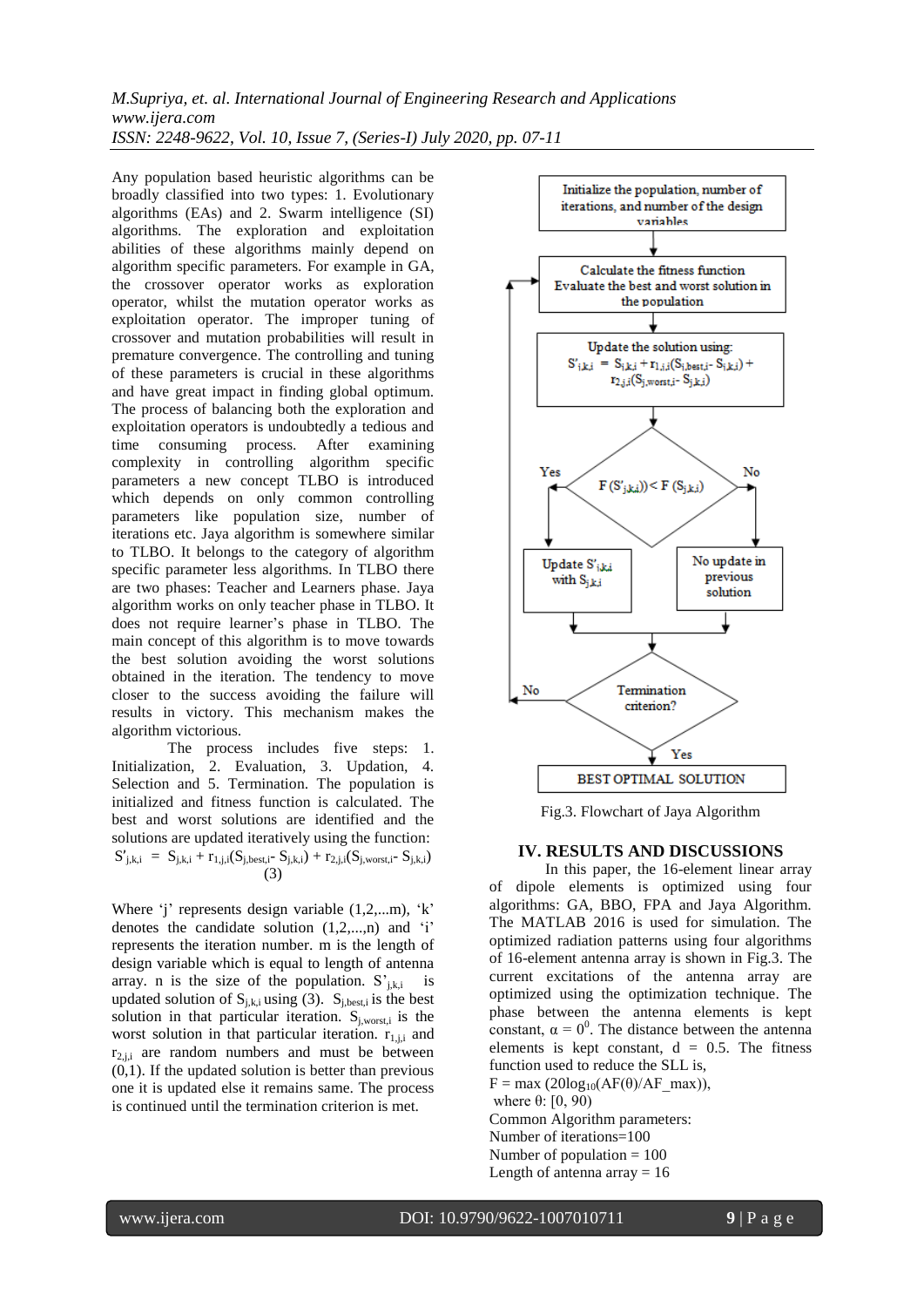*M.Supriya, et. al. International Journal of Engineering Research and Applications www.ijera.com ISSN: 2248-9622, Vol. 10, Issue 7, (Series-I) July 2020, pp. 07-11*

Algorithm Specific Parameters in GA: Crossover Probability: 0.85 Mutation Probability: 0.01 Algorithm Specific Parameters in BBO: Maximum Migration rates: Maximum immigration rate,  $I_b = 1$ Maximum emigration rate,  $E_b = 1$ Mutation probability = 0.04 Elitism parameter: 2 Algorithm Specific Parameters in FPA: Switching probability:  $p \in (0, 1)$ , Lévy's distribution:  $d = step size in Lévy's distribution =$  $|v|$ 1 β

u and v are normally distributed random variables. Parameter,  $\beta = 1.5$ .

 $u \sim N(0, \sigma_u^2)$  $v \sim N(0, \sigma_v^2)$  where  $\sigma_{\rm u}$  $\frac{\Gamma(1+\beta)\sin\left[\left(\frac{\pi}{\beta}/2\right)\right]}{(1-\beta)}\delta$  $(1-\beta)$ 1 ,  $\sigma_v = 1$ 

 $\Gamma((1+\beta)/2)\beta$ 2 2 Jaya algorithm requires only common algorithm parameters.



**Fig.4.** Radiation pattern of 16-element dipole antenna linear array

**Table.1**. SLL of 16-element linear array of dipole elements

| <u>en memo</u> |             |
|----------------|-------------|
| Algorithm      | SLL(dB)     |
| Linear         | $-13.14706$ |
| <b>GA</b>      | $-31.3235$  |
| <b>BBO</b>     | $-33.3507$  |
| <b>FPA</b>     | $-34.2557$  |
| Jaya Algorithm | $-35.7641$  |

**Table.2.** Current Excitations of 16-element linear  $\sigma$  of dipole elements

| array or urpore elements |                                |  |
|--------------------------|--------------------------------|--|
| Algorithm                | <b>Current Excitation</b>      |  |
| Linear                   | 1,1,1,1,1,1,1,1,1              |  |
| GA                       | 1.0000,0.8990,0.7753,0.6793,   |  |
|                          | 0.5586, 0.3277, 0.2422, 0.1113 |  |
|                          |                                |  |
| <b>BBO</b>               | 1.0000,0.9502,0.8264,0.7029    |  |
|                          | 0.5221,0.3559,0.2785,0.1039    |  |
| <b>FPA</b>               | 1.0000,0.9135,0.8280,0.6997,   |  |
|                          | 0.4962,0.3908,0.2386,0.1297    |  |
| JA                       | 1.0000,0.9482,0.8386,0.6903,   |  |
|                          | 0.5355, 0.3813, 0.2368, 0.1622 |  |



algorithms

#### **V. CONCLUSION**

In this paper, comparative analysis on optimization of SLL for 16-element linear array of dipole elements using four different optimization algorithms GA, BBO, FPA and Jaya Algorithm is done and results are compared. The current excitations of the antenna array are modified and optimized results are tabulated in Table-2.From table-1 it is clear that out of all the techniques, Jaya algorithm provided the best SLL of -35.7641dB with  $24.4^\circ$  beamwidth. Jaya algorithm converges faster towards the optimal solution compared to other algorithms and it is shown in Fig.5. Jaya algorithm is easy to implement and more powerful algorithm among four algorithms. The tuning of the algorithm specific parameters is not required in Jaya algorithm. The order of best performance of the algorithm in attaining optimal solution is given by: JA, FPA, BBO and GA.

For further extension comparison of the optimization can also be done by using other optimization techniques like ACO, TLBO etc.